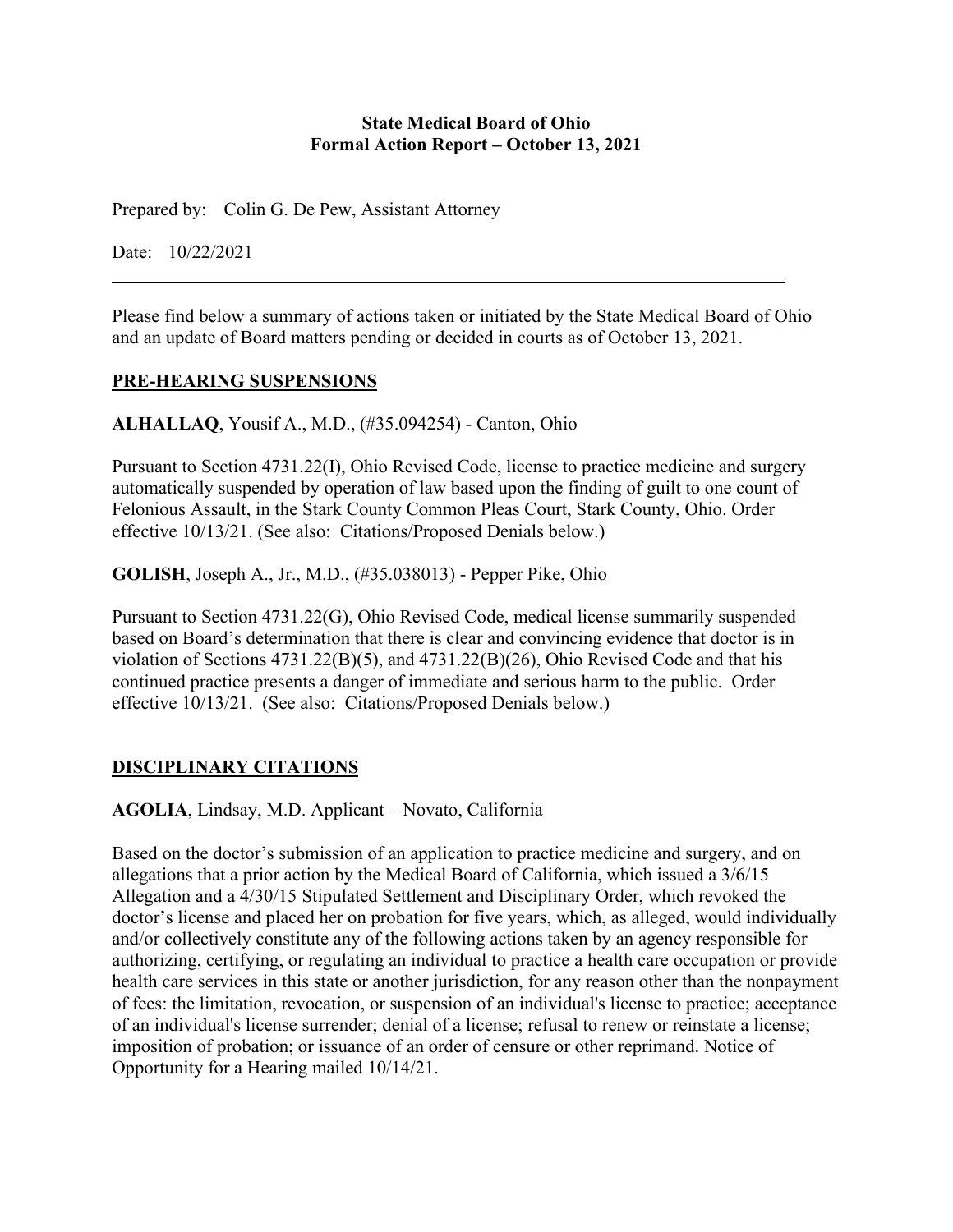### **ALHALLAQ**, Yousif A., M.D., (#35.094254) - Canton, Ohio

Based on allegations that the doctor's plea of guilty and conviction of one count of Attempted Murder, and two counts of Felonious Assault, in the Stark County Common Pleas Court, Stark County, Ohio, which, as alleged, would individually and/or collectively constitute a plea of guilty to, a judicial finding of guilt of, or a judicial finding of eligibility for intervention in lieu of conviction for, a felony. Notice of Automatic Suspension and Opportunity for a Hearing mailed 10/14/21.

## **ARMSTRONG**, Arthur T., Jr., M.D. (#35.088541CTR) - Columbus, Ohio

Based on allegations that the doctor inappropriately treated and/or touched the patient's breasts, and inappropriately moved and/or removed her clothing to unnecessarily expose her breasts and/or buttocks, and discouraged the patient from bringing others to the appointment, and on allegations that the doctor inappropriately prescribed a controlled substance to the patient's family member with the intent that the controlled substance be shared with the patient, which, as alleged, would individually and/or collectively constitute: violating or attempting to violate, directly or indirectly, or assisting in or abetting the violation of, or conspiring to violate, any provisions of this chapter or any rule promulgated by the board, to wit: Prohibitions against sexual misconduct; and a departure from, or the failure to conform to, minimal standards of care of similar practitioners under the same or similar circumstances, whether or not actual injury to a patient is established; and a failure to maintain minimal standards applicable to the selection or administration of drugs, or failure to employ acceptable scientific methods in the selection of drugs or other modalities for treatment of disease; and the commission of an act that constitutes a felony in this state, regardless of the jurisdiction in which the act was committed, to wit: Illegal Processing of Drug Documents. Notice of Opportunity for a Hearing mailed 10/14/21.

### **BANKS**, Michael A., (#35.065801) – Rocky River, Ohio

Based on allegations that the doctor directed a seventeen year old child to take and send to the doctor obscene and nudity-oriented pictures of herself, and on the doctor repeatedly engaging in sexual activity with the child, which, as alleged, would individually and/or collectively constitute the commission of an act that constitutes a felony in this state, regardless of the jurisdiction in which the act was committed, to wit: Pandering obscenity involving a minor or impaired person, and/or illegal use of a minor or impaired person in nudity-oriented material or performance. Notice of Opportunity for a Hearing mailed 10/14/21.

### **DABOUL**, Isam, M.D., (#35.079506) - Oregon, Ohio

Based on allegations that during a meeting with a pharmaceutical company representative at the doctor's office, the doctor grabbed the Pharmacy Rep in a sexual manner, attempted to kiss and prevent her from leaving the office, despite her objections and attempts to pull away, which, as alleged, would individually and/or collectively constitute: the commission of an act that constitutes a felony in this state, regardless of the jurisdiction in which the act was committed, to wit: Gross Sexual Imposition. Notice of Opportunity for a Hearing mailed 10/14/21.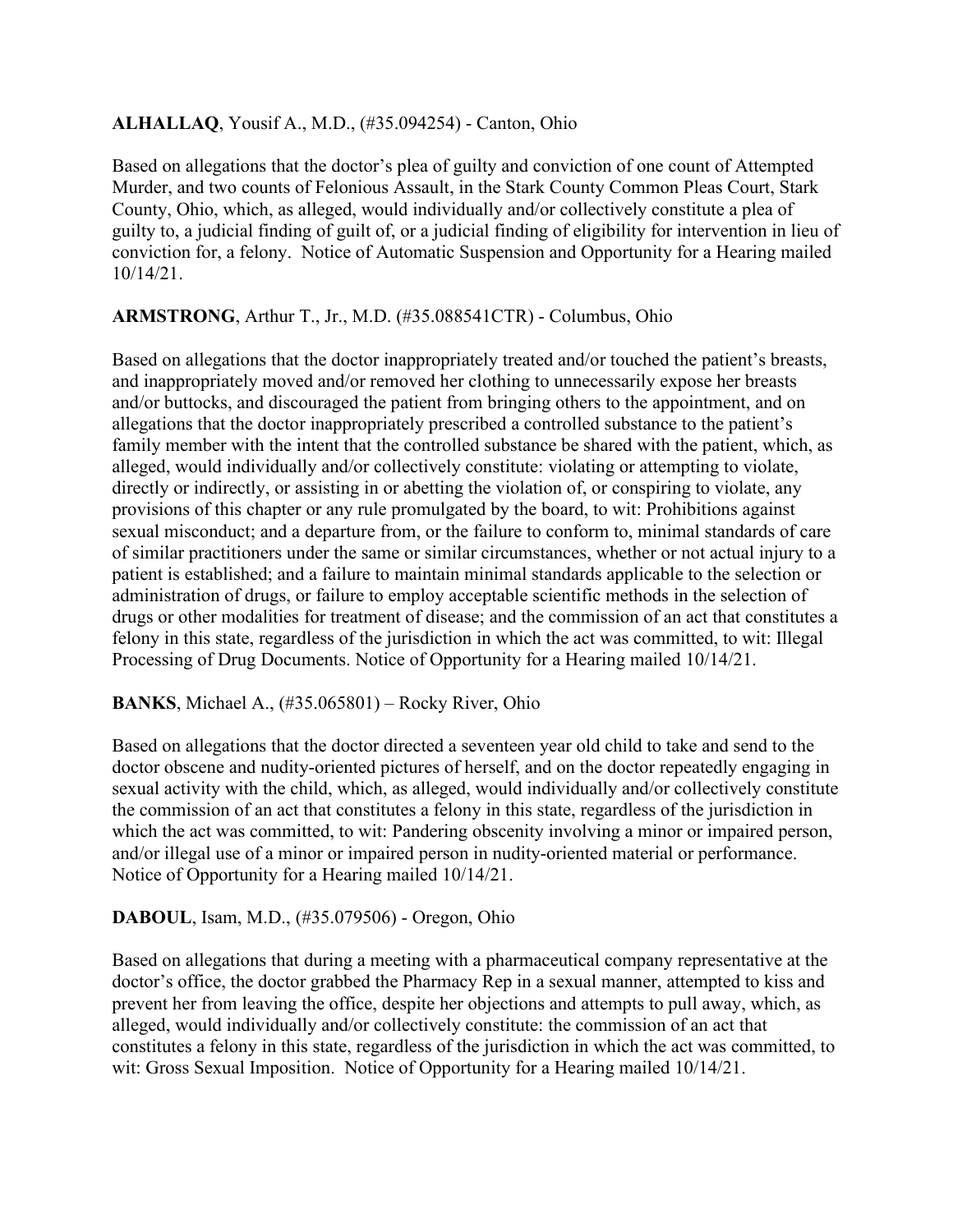### **GOLISH**, Joseph A., Jr., M.D., (#35.038013) - Pepper Pike, Ohio

Based on allegations that despite the doctor having suffered a relapse following participation in the Board's One Bite Program, he answered "no" to the question contained within his renewal application as to whether he had relapsed; and on allegations that the doctor had not completed the required/recommended treatment or entered into an aftercare contract with a Board approved treatment provider, or provided documentation to the Board that the doctor has been determined to be capable of practicing in accordance with acceptable and prevailing standards of care, which, as alleged, would individually and/or collectively constitute impairment of ability to practice according to acceptable and prevailing standards of care because of habitual or excessive use or abuse of drugs, alcohol, or other substances that impair ability to practice; and making a false, fraudulent, deceptive, or misleading statement in the solicitation of or advertising for patients; in relation to the practice of medicine and surgery, osteopathic medicine and surgery, podiatric medicine and surgery, or a limited branch of medicine; or in securing or attempting to secure any license or certificate to practice issued by the board. Notice of Summary Suspension and Opportunity for a Hearing mailed 10/14/21.

#### **HUENEFELD**, Suzette L., M.D., (#35.067770) - Perrysburg, Ohio

Based on allegations that the doctor's plea of guilty to one felony count of Health Care Fraud, in the United States District Court, Northern District of Ohio, Western Division, which, as alleged, would individually and/or collectively constitute a plea of guilty to, a judicial finding of guilt of, or a judicial finding of eligibility for intervention in lieu of conviction for, a felony. Notice of Opportunity for a Hearing mailed 10/14/21.

### **KAPON**, Michelle, M.D., (#35.093877) - Poland, Ohio

Based on allegations that the doctor's plea of guilty to one count of Conspiracy to Solicit, Receive, Offer, and Pay Kickbacks with a Federal Health Care Program, and two counts of Receipt of Kickbacks in Connection with a Federal Health Care Program, in the United States District Court, Northern District of Ohio, which, as alleged, would individually and/or collectively constitute a plea of guilty to, a judicial finding of guilt of, or a judicial finding of eligibility for intervention in lieu of conviction for, a felony. Notice of Opportunity for a Hearing mailed 10/14/21.

#### **LUKEN**, Theresa M., M.D. (#35.063730) - Dublin, Ohio

Based on allegations that the doctor's plea of guilty to Grand Theft, in the Court of Common Pleas, Franklin County, Ohio, to which the doctor was sentenced to one month of community control, and ordered to pay restitution in the amount of eleven thousand six hundred seventy five dollars and 97 cents (\$11,675.97), which, as alleged, would individually and/or collectively constitute a plea of guilty to, a judicial finding of guilt of, or a judicial finding of eligibility for intervention in lieu of conviction for, a felony. Notice of Opportunity for a Hearing mailed 10/14/21.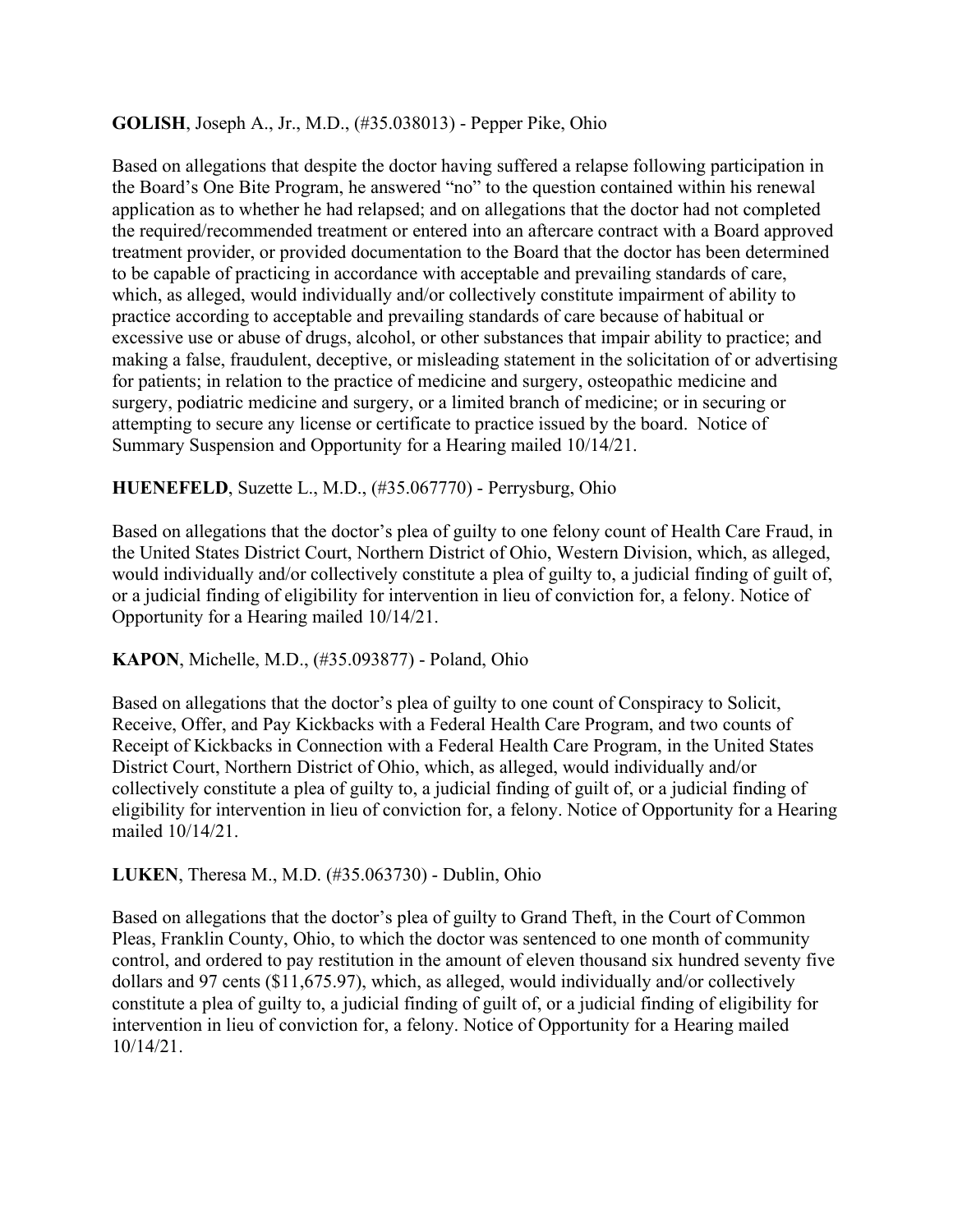### **OVERSTREET**, Heather L., M.T. Applicant - Eastlake, Ohio

Massage therapy applicant notified of right to request a hearing on the question of whether her failure to submit to a chemical dependency examination as ordered by the Board was due to circumstances beyond her control. Based on the legal presumption that the massage therapist's failure to submit to a chemical dependency examination as ordered by the Board constitutes an admission that she is unable to practice according to acceptable and prevailing standards of care by reason of her habitual or excessive use or abuse of drugs, alcohol, or other substances that impair ability to practice. Notice of Opportunity for a Hearing mailed 10/14/21.

## **SCHROER**, Kurt, D.O., (#34.014046) - Columbus, Ohio

Based on allegations that the doctor engaged in sexual conduct with one specified patient, and admitted to using marijuana and methamphetamine, which, as alleged, would individually and/or collectively constitute: violating or attempting to violate, directly or indirectly, or assisting in or abetting the violation of, or conspiring to violate, any provisions of this chapter or any rule promulgated by the Board, to wit: prohibition against sexual misconduct; and a departure from, or the failure to conform to, minimal standards of care of similar practitioners under the same or similar circumstances, whether or not actual injury to a patient is established; and the commission of an act that constitutes a felony in this state, regardless of the jurisdiction in which the act was committed. Notice of Opportunity for a Hearing mailed 10/14/21.

### **STUBBERS**, Joseph J. III, D.O. (#34.005101) - Fairfield, Ohio

Based on the doctor's 9/14/21 misdemeanor conviction in the Dearborn Superior Court II, in the state of Indiana, County of Dearborn, to three counts of Torturing or Mutilating a Vertebrate Animal, and the jury's finding of guilt in relation to the doctor striking his dog with a hammer, and shooting him twice, to which the doctor was sentenced to three hundred and sixty five days on count one, with one hundred eighty days served in home detention, and three hundred and sixty five days on count two and three, with three hundred and sixty five days suspended, to be served consecutively, four thousand one hundred forty five dollars (\$4,145.00) in restitution, and a prohibition from owning an animal or firearm, which, as alleged, would individually and/or collectively constitute a plea of guilty to, a judicial finding of guilt of, or a judicial finding of eligibility for intervention in lieu of conviction for, a misdemeanor involving moral turpitude. Notice of Opportunity for a Hearing mailed 10/14/21.

### **TAYLOR**, Amber J., M.T. Applicant - Trotwood, Ohio

Based the massage therapy applicant's submission of an application to practice massage therapy wherein the massage therapist disclosed a history of criminal convictions involving drug use, including: a 12/28/98 conviction to Misuse of Credit Cards; a 11/11/03 conviction to Falsification – Misleading a Public Official; a 7/30/07 conviction to Possession of Cocaine; a 6/23/09 conviction to Identity Fraud; a10/4/10 conviction of Robbery; a 8/18/14 conviction of Operating a Vehicle Under the Influence; a 1/7/15 conviction to Petit Theft; a 8/27/15 conviction to Theft; a 8/10/16 conviction to Attempted Possession of a Drug Abuse Instrument; a 7/27/17 conviction to two counts of theft and two counts of Forgery; a 7/17/17 conviction to theft; a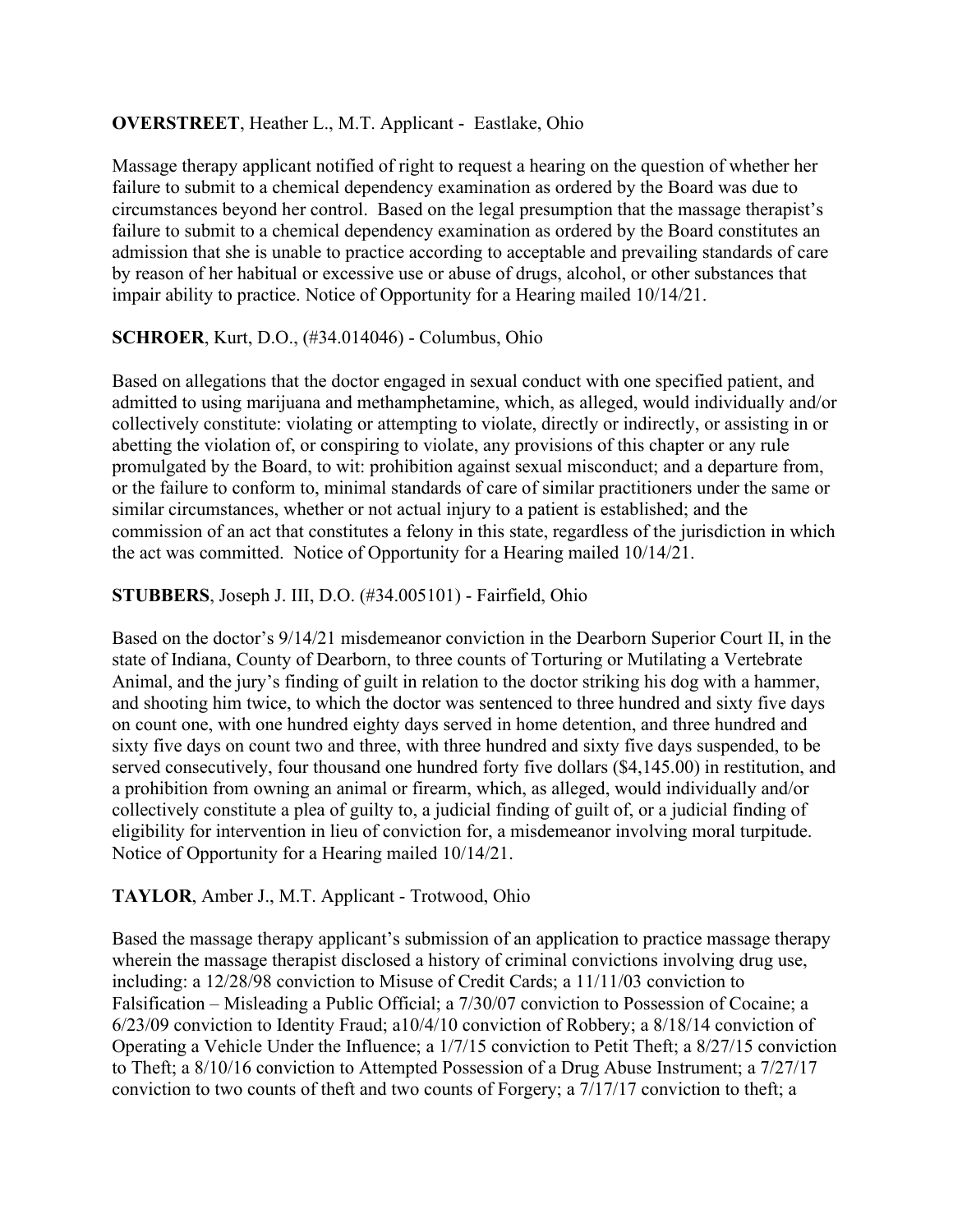10/16/17 conviction to Receiving Stolen Property; and on the massage therapy applicant's relapse while participating in a Board approved treatment program; all of which, as alleged, would individually and/or collectively constitute: impairment of ability to practice according to acceptable and prevailing standards of care because of habitual or excessive use or abuse of drugs, alcohol, or other substances that impair ability to practice; a plea of guilty to, a judicial finding of guilt of, or a judicial finding of eligibility for intervention in lieu of conviction for, a felony; and a plea of guilty to, a judicial finding of guilt of, or a judicial finding of eligibility for intervention in lieu of conviction for, a misdemeanor involving moral turpitude. Notice of Opportunity for a Hearing mailed 10/14/21.

### **TAYLOR**, John, P.A., (#50.006002RX) - Broadview Heights, Ohio

Based on allegations that the physician assistant entered into an April 2007 Pre-Trial Diversion Agreement with the federal government via the United States Attorney for the Northern District of Ohio for knowing possession of child pornography; and on a September 2007 lawsuit filed in the U.S. District Court for the Northern District of Ohio, Eastern Division; and on and on the submission of an application for a license to practice as a physician assistant, wherein the physician assistant falsely answered "no" to questions concerning the aforementioned actions, which, as alleged, would individually and/or collectively constitute: the commission of an act that constitutes a felony in this state, regardless of the jurisdiction in which the act was committed; and the making a false, fraudulent, deceptive, or misleading statement in soliciting or advertising for employment as a physician assistant; in connection with any solicitation or advertisement for patients; in relation to the practice of medicine as it pertains to physician assistants; or in securing or attempting to secure a license to practice as a physician assistant. Notice of Opportunity for a Hearing mailed 10/14/21.

#### **WULFF**, David M., P.A., (#50.002732) - Connersville, Indiana

Based on the submission of an application for restoration of license to practice as a physician assistant, and the physician assistant's pleas of guilty in the Fayette Circuit Court, Indiana, to Battery, a Class A Misdemeanor, and Forgery, a Class C Felony; and on the prior action by the Indiana Physician Assistant Committee, which issued a 3/9/16 Proposed Settlement Agreement and a 4/4/16 Final Order, which, as alleged, would individually and/or collectively constitute: A plea of guilty to, a judicial finding of guilt of, or a judicial finding of eligibility for intervention in lieu of conviction for, a misdemeanor involving moral turpitude; and a plea of guilty to, a judicial finding of guilt of, or a judicial finding of eligibility for intervention in lieu of conviction for, a felony; and also any of the following actions taken by the state agency responsible for regulating the practice of physician assistants in another state, for any reason other than the nonpayment of fees: the limitation, revocation, or suspension of an individual's license to practice; acceptance of an individual's license surrender; denial of a license; refusal to renew or reinstate a license; imposition of probation; or issuance of an order of censure or other reprimand. Notice of Opportunity for a Hearing mailed 10/14/21.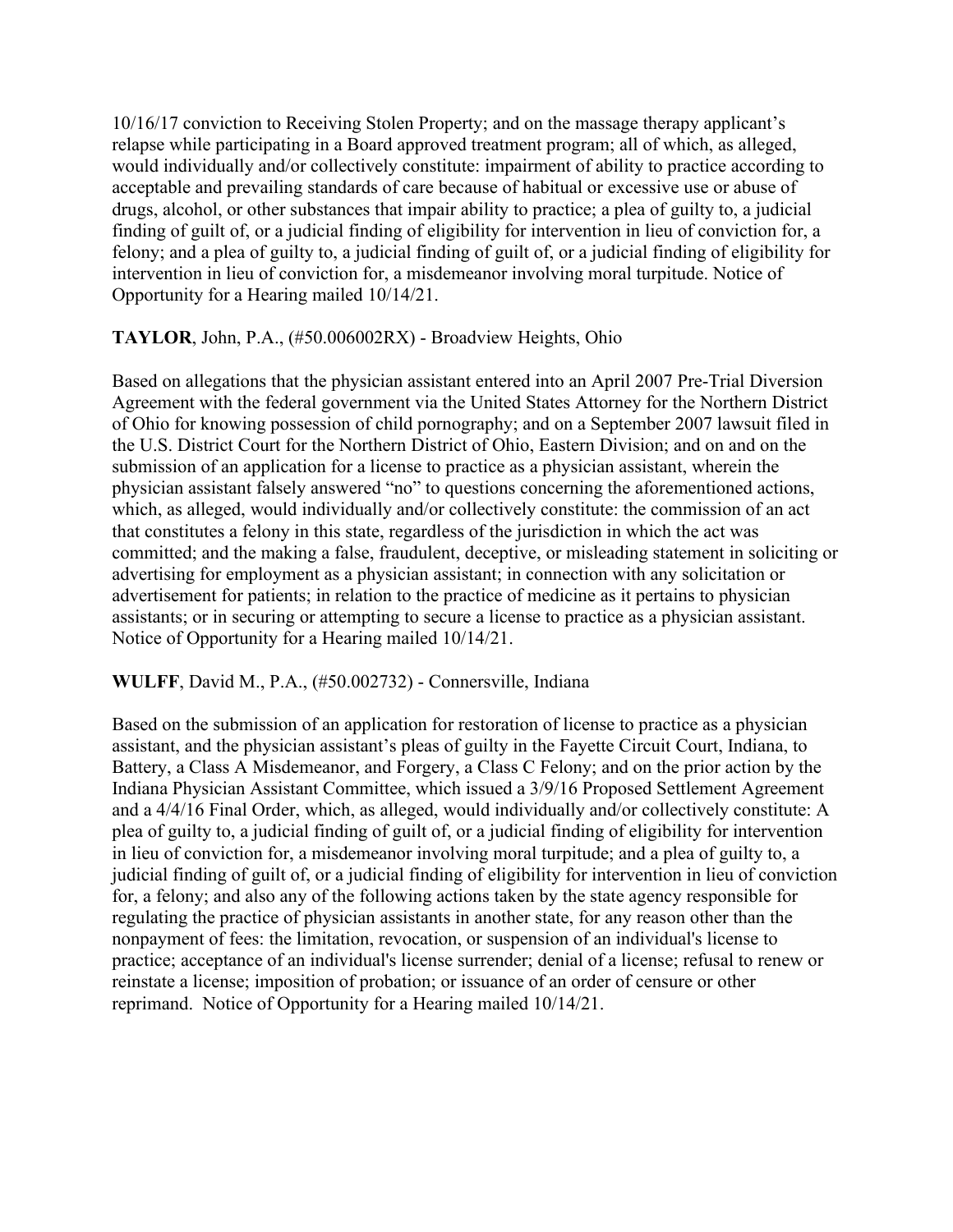# **NON-DISCIPLINARY CITATIONS**

**ESSMAN**, Thomas C., R.C.P., (#RCP.3994) - Worthington, Ohio (Non-Disciplinary)

Proposed conditional approval of application to practice respiratory care so long as the applicant takes and passes the Clinical Simulation Examination within six months, based on the submission of an application to practice respiratory care; and on allegations that the applicant has not been engaged in the active practice of respiratory care for two years. Notice of opportunity for a hearing mailed 10/14/21.

**MCGOWAN**, Christine M., M.T., (#33.016748) - Burton, Ohio (Non-Disciplinary)

Proposed conditional approval of application for restoration of license to practice massage therapy so long as the applicant takes and passes the Massage and Bodywork Licensing Examination within six months, based on the submission of an application for restoration of license to practice massage therapy; and on allegations that the applicant has not been engaged in the active practice of massage therapy for two years. Notice of opportunity for a hearing mailed 10/14/21.

**MCKENZIE**, Caleb D., M.T., (#33.022337) - West Carrolton, Ohio (Non-Disciplinary)

Proposed conditional approval of application for restoration of license to practice massage therapy so long as the applicant takes and passes the Massage and Bodywork Licensing Examination within six months, based on the submission of an application for restoration of license to practice massage therapy; and on allegations that the applicant has not been engaged in the active practice of massage therapy for two years. Notice of opportunity for a hearing mailed 10/14/21.

**MONTGOMERY**, Joshua L., M.T., (#33.023425) - Bellbrook, Ohio (Non-Disciplinary)

Proposed conditional approval of application for restoration of license to practice massage therapy so long as the applicant takes and passes the Massage and Bodywork Licensing Examination within six months, based on the submission of an application for restoration of license to practice massage therapy; and on allegations that the applicant has not been engaged in the active practice of massage therapy for two years. Notice of opportunity for a hearing mailed 10/14/21.

**STRACHAN**, Tyler H., M.T. Applicant – Grove City, Ohio (Non-Disciplinary)

Proposed denial of application for a license to practice massage therapy, based on the applicant's submission of an application for a license to practice massage therapy; and on allegations that the applicant's has not received a diploma or certificate from a school, college, or institution in good standing as determined by the board that meets the Board's required course of instruction. Notice of opportunity for a hearing mailed 10/14/21.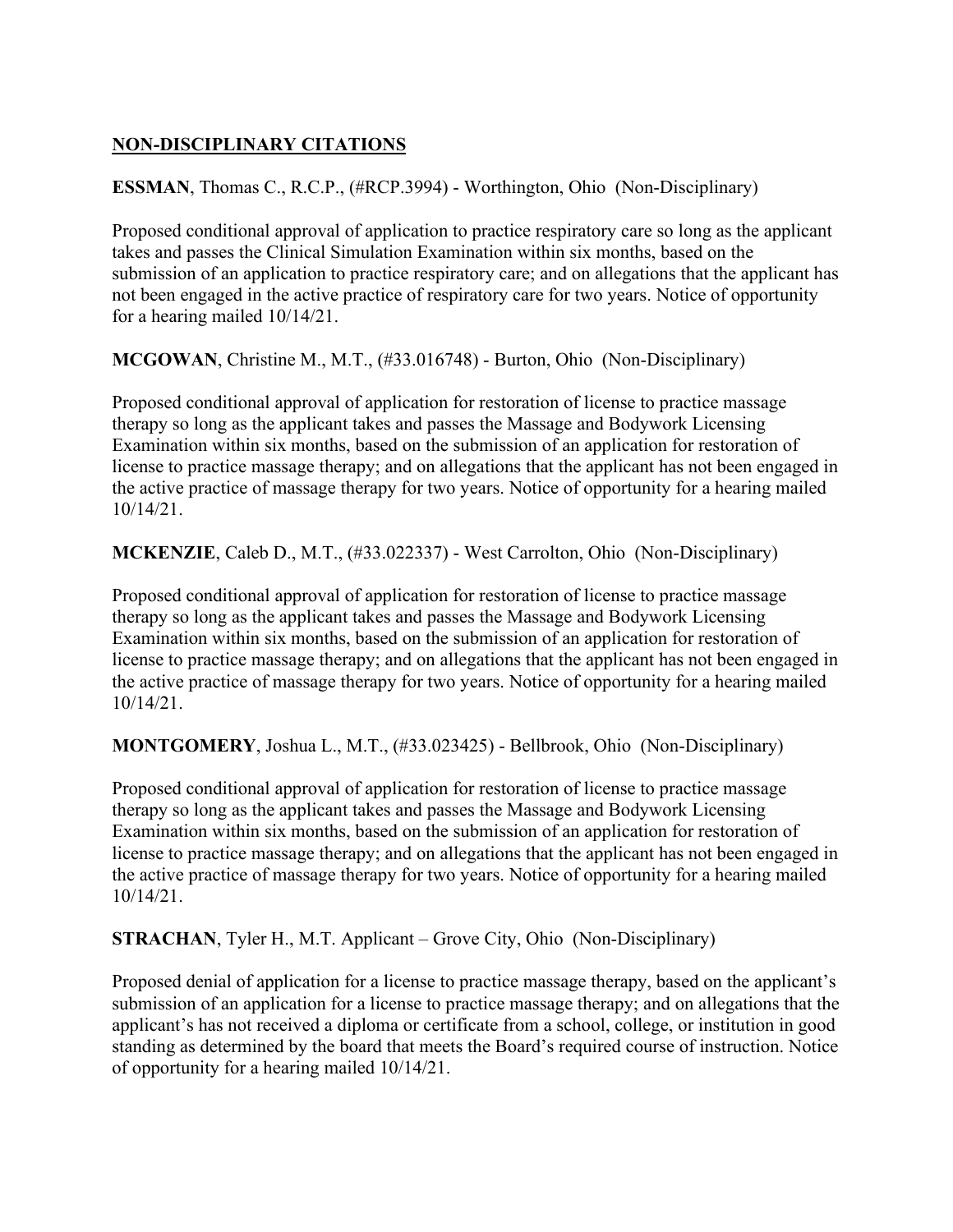### **FINAL ORDERS**

### **ADAMS**, Nikki, M.T., (#33.024099) - Wyoming, Ohio

License to practice massage therapy revoked. Based on the finding that when the massage therapist failed to submit to a board ordered chemical dependency examination, that act individually and/or collectively constitutes an admission that she is unable to practice according to acceptable and prevailing standards of care by reason of her habitual or excessive use or abuse of drugs, alcohol, or other substances that impair ability to practice. Order effective 10/14/21. (Journal Entry-No Hearing Requested).

#### **BERGER**, Kaytlin D., M.T., (#33.020690) - Fremont, Ohio

License to practice massage therapy revoked. Based on the finding that when the massage therapist failed to submit to a board ordered chemical dependency examination, that act individually and/or collectively constitutes an admission that she is unable to practice according to acceptable and prevailing standards of care by reason of her habitual or excessive use or abuse of drugs, alcohol, or other substances that impair ability to practice. Order effective 10/14/21. (Journal Entry-No Hearing Requested).

**CARTER**, Gloria, R.C.P. Applicant - Farmville, Virginia (Non-Disciplinary)

Application for a license to practice respiratory care denied. Based on the applicant's submission of an application for a license to practice respiratory care; and on the finding that the applicant failed to provide documentation that she has taken and passed an examination acceptable to the Board. Order effective 10/14/21. (Journal Entry-No Hearing Requested).

**CHASE**, Nathaniel W., D.O. Applicant - Westerville, Ohio

Application for a license to practice osteopathic medicine and surgery denied. Based on the doctor's submission of an application to practice osteopathic medicine and surgery, and on the finding that when the doctor failed to submit to a psychiatric examination as ordered by the Board, that act individually and/or collectively constitutes an admission that he is unable to practice according to acceptable and prevailing standards of care by reason of mental illness or physical illness, including, but not limited to, physical deterioration that adversely affects cognitive, motor, or perceptive skills. Order effective 10/14/21. (Journal Entry-No Hearing Requested).

**COOK**, Brett M., M.T. Applicant - Milan, Indiana

Application for a license to practice massage therapy denied. Based on the submission of an application to practice massage therapy, and on the finding that when the massage therapist failed to submit to a board ordered chemical dependency examination, that act individually and/or collectively constitutes an admission that he is unable to practice according to acceptable and prevailing standards of care by reason of her habitual or excessive use or abuse of drugs,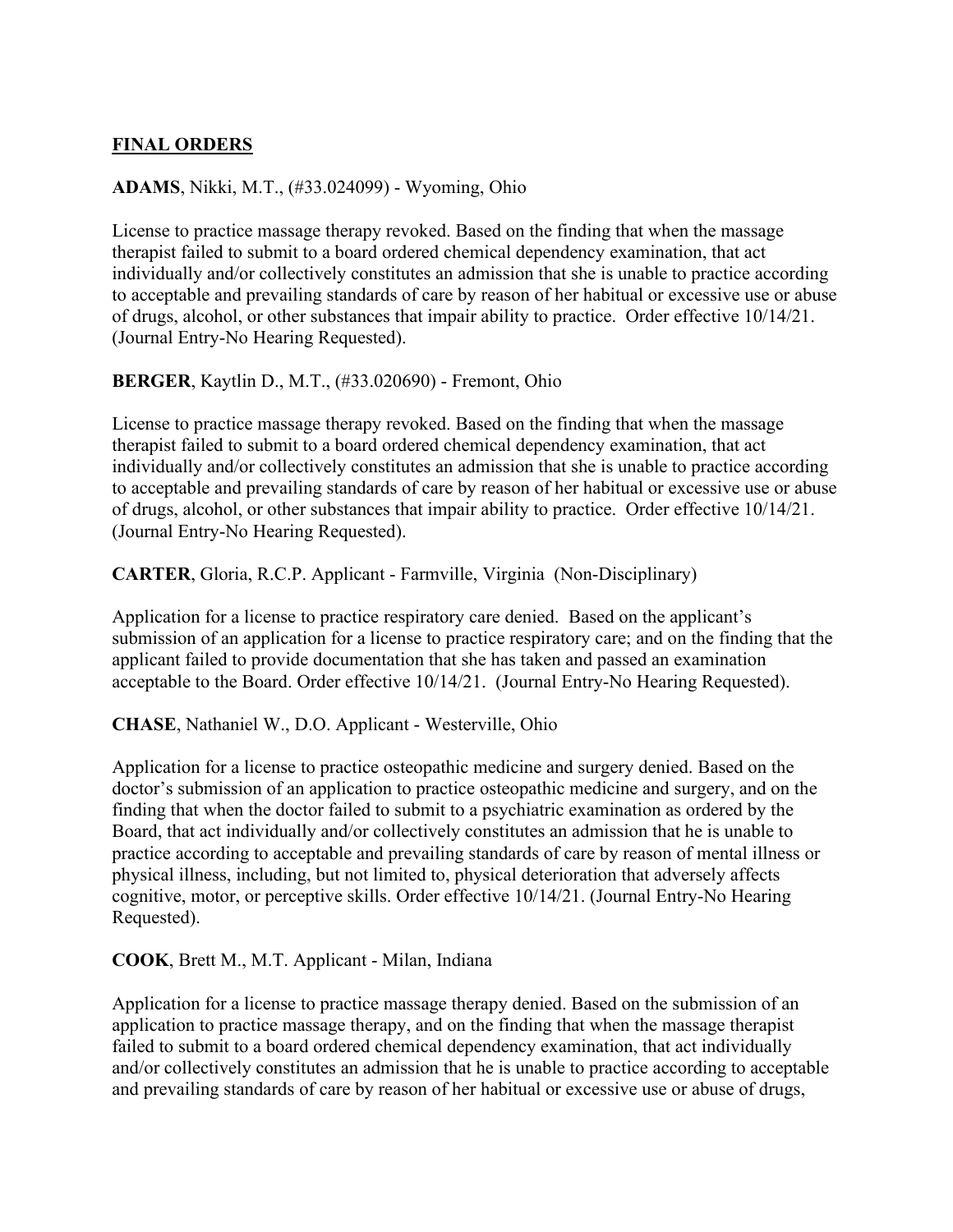alcohol, or other substances that impair ability to practice. Order effective 10/14/21. (Journal Entry-No Hearing Requested).

### **GARRETT**, Ariel R., M.T. Applicant - Toledo, Ohio

Application granted, and subject to probationary terms, conditions, and limitations for a least three years. Based on the massage therapist's submission of an application to practice massage therapy, and on the finding that when the massage therapist entered into an Intervention in Lieu of Conviction in Lucas County Court of Common Pleas, Lucas County Ohio, and on her subsequent plea of guilty and conviction to one felony count of Misuse of Credit Card, and one felony count of Identity Fraud, and her subsequent violation of community control to which she was sentenced to six months to a Correctional Treatment Facility, those acts, individually and/or collectively constitute impairment of ability to practice according to acceptable and prevailing standards of care because of habitual or excessive use or abuse of drugs, alcohol, or other substances that impair ability to practice; and a plea of guilty to, a judicial finding of guilt of, or a judicial finding of eligibility for intervention in lieu of conviction for, a felony. Order effective 10/14/21.

## **HAMILTON**, James M., R.C.P., (#RCP.6347) - Ft. Thomas, Kentucky

License to practice as a respiratory care professional permanently revoked. Based on the finding that the respiratory care professional's plea of guilty in the United States District Court, Eastern District of Kentucky, Northern Division, to one count of Distribution of Child Pornography, that act individually and/or collectively, constitute a plea of guilty to, a judicial finding of guilt of, or a judicial finding of eligibility for intervention in lieu of conviction for, a felony. Order effective 10/14/21.

### **HASKIN**, Lora N., M.T., (#33.015260) - Marysville, Ohio (Non-Disciplinary)

Application for restoration of license to practice massage therapy approved, provided that the massage therapist takes and passes the Massage and Bodywork Licensing Examination within six months. Based on the massage therapist's submission of an application for restoration of her license to practice massage therapy; and on the finding that the massage therapist has not been actively engaged in the practice of massage therapy for over two years. Order effective 10/14/21. (Journal Entry-No Hearing Requested).

### **HUDSON**, Fitzgerald, M.D. Applicant - Southfield, Michigan

Application for a license to practice medicine and surgery permanently denied. Based upon the doctor's submission of an application to practice medicine and surgery; and on the finding that the doctor's conviction in the United States District Court, Western District of New York to Health Care Fraud; and prior actions by the New York Department of Health, as well as, the Michigan Board of Medicine, both of which suspended the doctor's license based upon the conviction; and the doctor's failure to update his application to inform the Board of a subsequent indictment filed in the United States District Court, Eastern District of Michigan, indicting the doctor for Conspiracy to Possess with Intent to Distribute Controlled Substances, all of which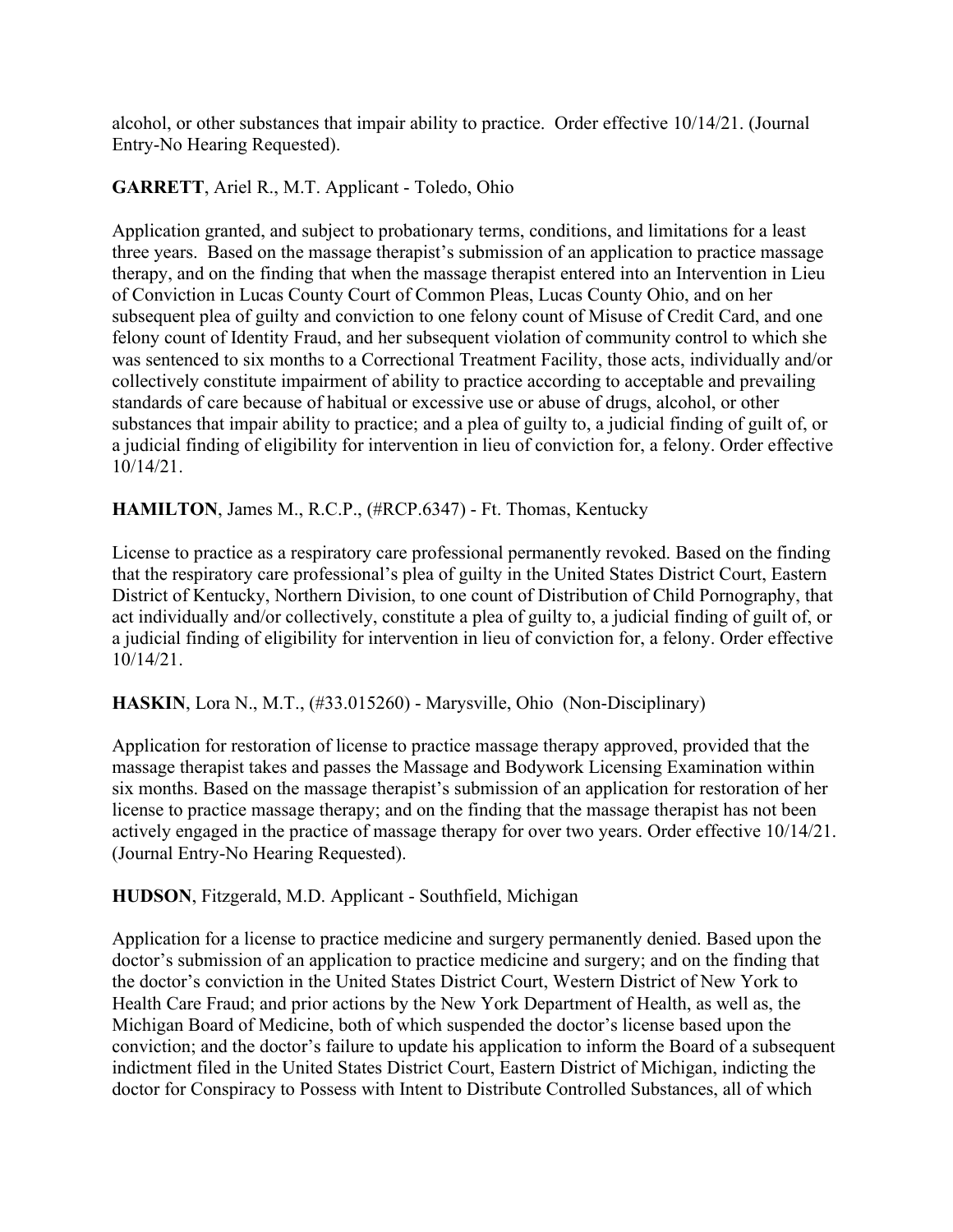individually and/or collectively constitute: a failure to have successfully passed an examination prescribed in rules adopted by the board to determine competency to practice medicine and surgery, to wit: an applicant shall have passed all steps of the USMLE or all levels of the COMLEX-USA with a ten-year period; failure to be engaged in the active practice of medicine and surgery for a period in excess of two years prior to submission of application for restoration; a plea of guilty to, a judicial finding of guilt of, or a judicial finding of eligibility for intervention in lieu of conviction for, a felony; and also any of the following actions taken by an agency responsible for authorizing, certifying, or regulating an individual to practice a health care occupation or provide health care services in this state or another jurisdiction, for any reason other than the nonpayment of fees: the limitation, revocation, or suspension of an individual's license to practice; acceptance of an individual's license surrender; denial of a license; refusal to renew or reinstate a license; imposition of probation; or issuance of an order of censure or other reprimand; and a failure to furnish satisfactory proof of good moral character. Order effective 10/14/21. (Journal Entry-No Hearing Requested).

### **KENT**, Shelley B., R.C.P., (#RCP.1012) - Canton, Ohio

License to practice as a respiratory care professional revoked. Based on the finding that when the respiratory care professional failed to submit to an inpatient examination as ordered by the Board, that act individually and/or collectively constitutes an admission that she is unable to practice according to acceptable and prevailing standards of care by reason of her habitual or excessive use or abuse of drugs, alcohol, or other substances that impair ability to practice. Order effective 10/14/21. (Journal Entry-No Hearing Requested).

#### **KUHN**, James R., P.A., (#50.000714) - Columbus, Ohio

License to practice as a physician assistant revoked and fined four thousand five hundred dollars (\$4,500.00). Based on the finding that when the physician assistant failed to notify to Board within fourteen days after having received notice that his certification to practice as a physician assistant was revoked by the National Commission on Certification of Physician Assistants (NCCPA) based on noncompliance with the NCCPA's continuing medical education requirements, that act, individually and/or collectively constitute: having certification by the national commission on certification of physician assistants or a successor organization expire, lapse, or be suspended or revoked; and violating or attempting to violate, directly or indirectly, or assisting in or abetting the violation of, or conspiring to violate, any provision of chapters 4730 or 4731, Ohio Revised Code, or the rules adopted by the Board. Order effective 10/14/21. (Journal Entry-No Hearing Requested).

### **MARTINEZ**, Xavier, M.D., (#35.058234) - Phoenix, Arizona

License to practice medicine and surgery permanently revoked and fined in the amount of six thousand dollars (\$6,000.00). Based on the finding that a prior action by the Arizona Medical Board, which issued an 8/6/20 Board order, individually and/or collectively constitute any of the following actions taken by an agency responsible for authorizing, certifying, or regulating an individual to practice a health care occupation or provide health care services in this state or another jurisdiction, for any reason other than the nonpayment of fees: the limitation, revocation,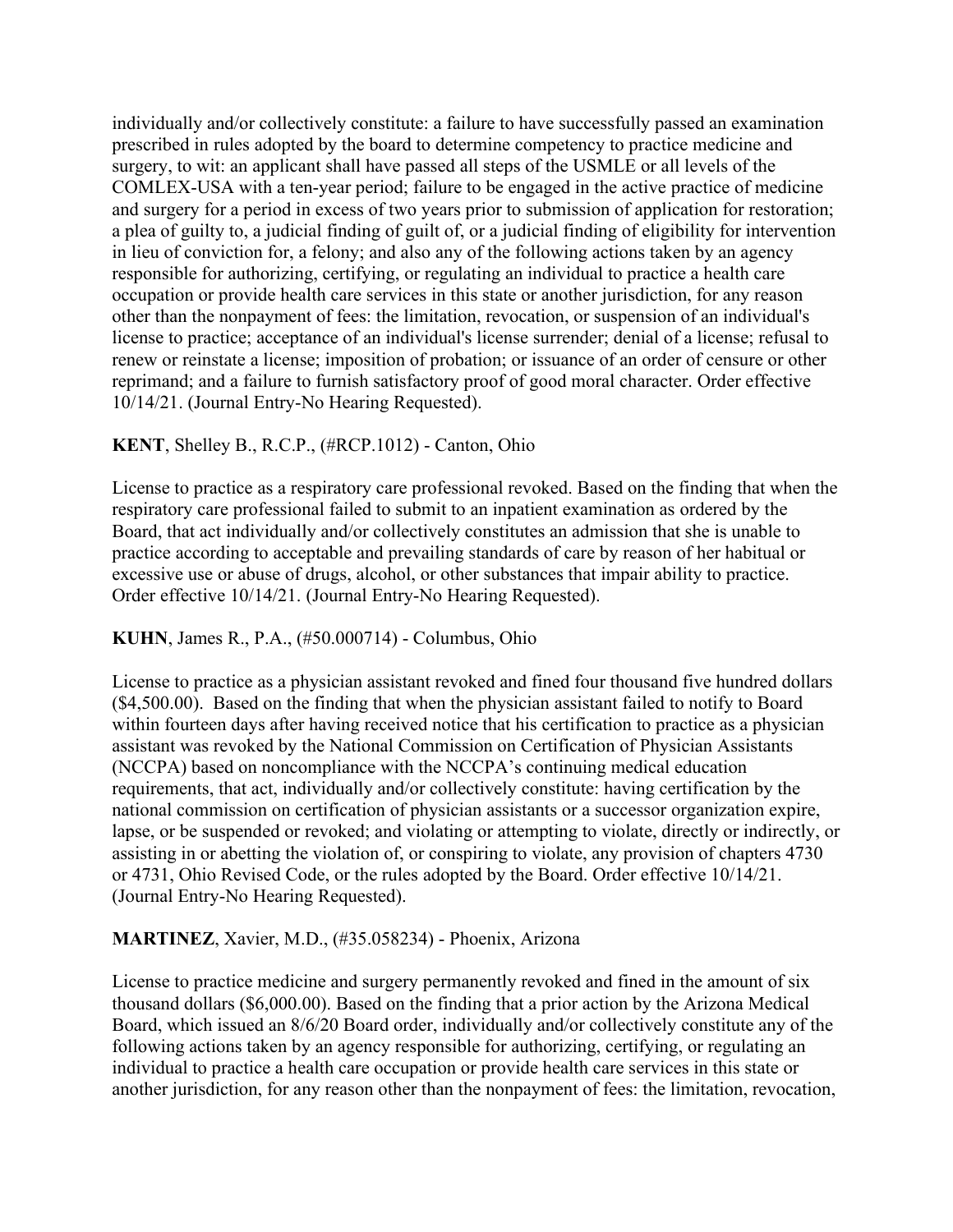or suspension of an individual's license to practice; acceptance of an individual's license surrender; denial of a license; refusal to renew or reinstate a license; imposition of probation; or issuance of an order of censure or other reprimand. Order effective 10/14/21. (Journal Entry-No Hearing Requested).

## **NEUHOFF**, Ronica A., M.D., (#35.067710) - Boyne City, Michigan

License to practice medicine and surgery revoked. Based on the finding that when the doctor failed to submit to an examination as ordered by the Board, that act individually and/or collectively constitutes an admission that she is unable to practice according to acceptable and prevailing standards of care by reason of mental illness or physical illness, including, but not limited to, physical deterioration that adversely affects cognitive, motor, or perceptive skills. Order effective 10/14/21. (Journal Entry-No Hearing Requested).

## **RICHARDSON**, Steven, P.A., (#50.006158RX) - Santa Ana, California

License to practice as a physician assistant permanently revoked and fined in the amount of eighteen thousand dollars (\$18,000.00). Based on the finding that a prior action by the Physician Assistant Board of California which issued a Decision on Ex Parte Petition for Interim Suspension, that suspended the physician assistant's license based on the physician assistant's plea of guilty in the Orange County Superior Court to two felony charges of Prescribing Controlled Substances Without Legitimate Medical Purpose, and Identity Theft, those acts individually and/or collectively constitute: any of the following actions taken by the state agency responsible for regulating the practice of physician assistants in another state, for any reason other than the nonpayment of fees: the limitation, revocation, or suspension of an individual's license to practice; acceptance of an individual's license surrender; denial of a license; refusal to renew or reinstate a license; imposition of probation; or issuance of an order of censure or other reprimand; and a plea of guilty to, a judicial finding of guilt of, or a judicial finding of eligibility for intervention in lieu of conviction for, a felony. Order effective 10/14/21. (Journal Entry-No Hearing Requested).

**SCHAFFER**, Katherine, M.T. Applicant - Blacklick, Ohio (Non-Disciplinary)

Application for a license to practice massage therapy denied. Application for a license to practice massage therapy in Ohio is denied. Based on the applicant's submission of an application to practice massage therapy; and on the finding that the applicant's completion of a course of instruction does not meet the Board's minimum clock hour course requirement, and that the applicant has not held a

current license, registration or certificate of good standing for massage therapy in another state for at least the preceding five years. Order effective 10/14/21. (Journal Entry-No Hearing Requested).

**SCHROEDER**, Mary Jo, R.C.P., (#RCP.2317) - Parma, Ohio (Non-Disciplinary)

Application for restoration of a license to practice respiratory care approved, provided that the respiratory care professional takes and passes the Clinical Simulation Examination within six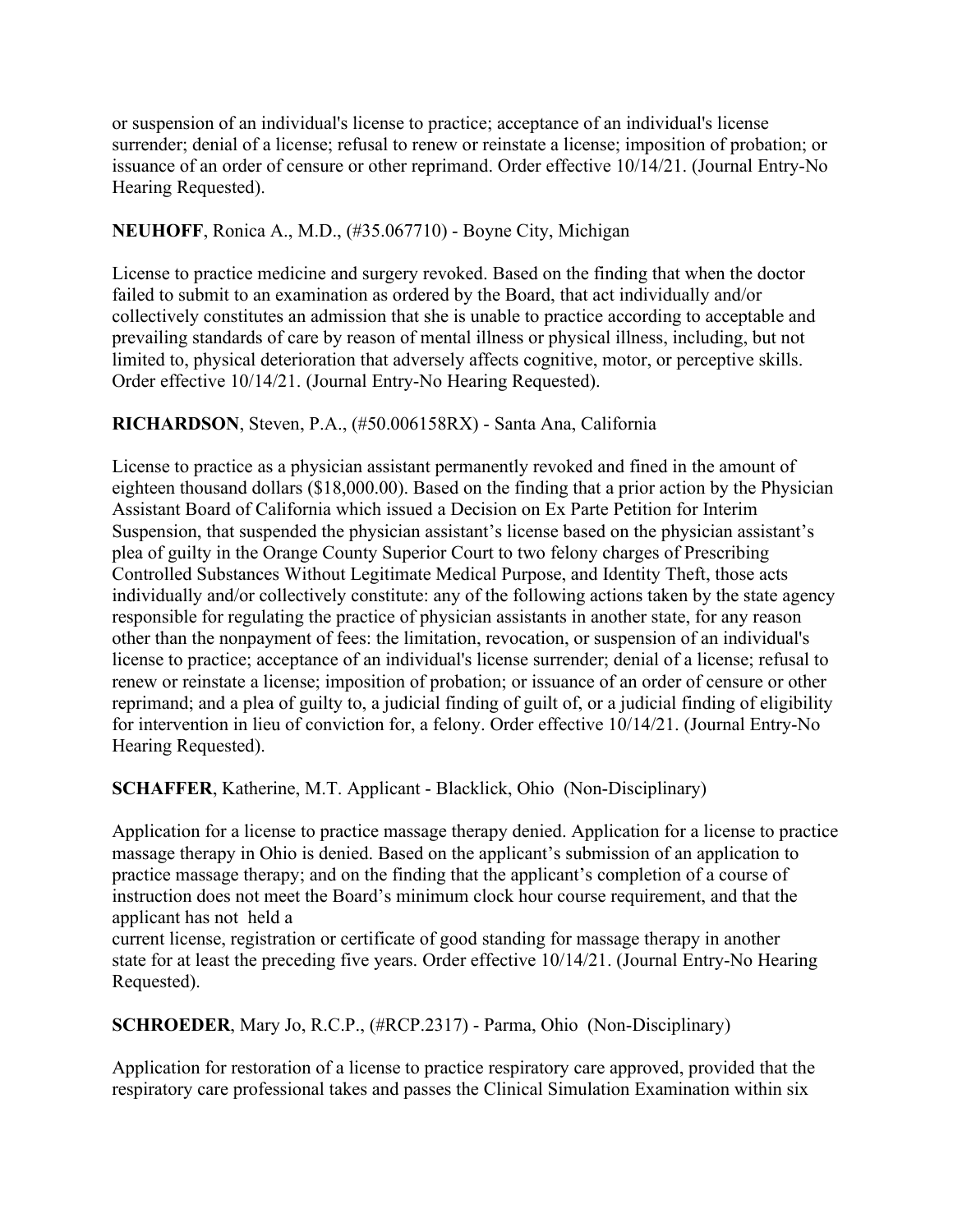months. Based on the respiratory care professional's submission of an application for restoration of her license to practice as a respiratory care professional, and on the finding that the respiratory care professional had not been engaged in the active practice of respiratory care in excess of two years. Order effective 10/14/21. (Journal Entry-No Hearing Requested).

**YELTON**, Rhonda L., M.T. Applicant - Streetsboro, Ohio

Application for a license to practice massage therapy denied. Based on the submission of an application to practice massage therapy, and on the finding that the massage therapist has not taken an examination acceptable to the Board, to wit: the Massage Bodywork Licensing Examination. Order effective 10/14/21. (Journal Entry-No Hearing Requested).

# **CONSENT AGREEMENTS**

## **BUCHER**, Rick J., M.D., (#35.052335.) - Oxford, Ohio

Commencing thirty days following the effective date of the Consent Agreement, license to practice medicine and surgery suspended for a definite period of two years, and subject to general probationary requirements for at least two years, and a twenty thousand dollar (\$20,000.00) fine. Based on the doctor's admission that when he had consensual sexual relationships with three patients despite an ongoing concurrent physician-patient relationship, those acts individually and/or collectively constitute violating or attempting to violate, directly or indirectly, or assisting in or abetting the violation of, or conspiring to violate, any provisions of this chapter or any rule promulgated by the board, to wit: the Board's prohibition against sexual misconduct with a patient; and a departure from, or the failure to conform to, minimal standards of care of similar practitioners under the same or similar circumstances, whether or not actual injury to a patient is established. Agreement effective 10/13/21.

**JETLEY**, Ajay V., M.D., (#35.096587) - Cresskill, New Jersey

License to practice medicine and surgery reprimanded, and restored provided the doctor meets statutory regulatory requirements and upon receipt of all necessary and appropriate documentation and compliance with the terms of the Consent Agreement, and five thousand dollars (\$5,000.00) fine. Based on the doctor's admission that when he continued to practice medicine and surgery despite his license having lapsed due to non-renewal, those acts individually and/or collectively constitute the commission of an act that constitutes a felony in this state, regardless of the jurisdiction in which the act was committed, to wit: Practicing medicine without license or certificate. Agreement effective 10/13/21.

**KEATING**, Robert J., M.D., (#35.060778CTR) - Cleveland, Ohio

License to practice medicine and surgery suspended for a definite period of one hundred eighty (180) days, and subject to probationary terms, and a ten thousand dollar (\$10,000.00) fine. Based on the doctor's admission that when the doctor: failed to respond to a Board subpoena; made threats of violence to a sergeant at the Parma Heights Police Department resulting in the doctor's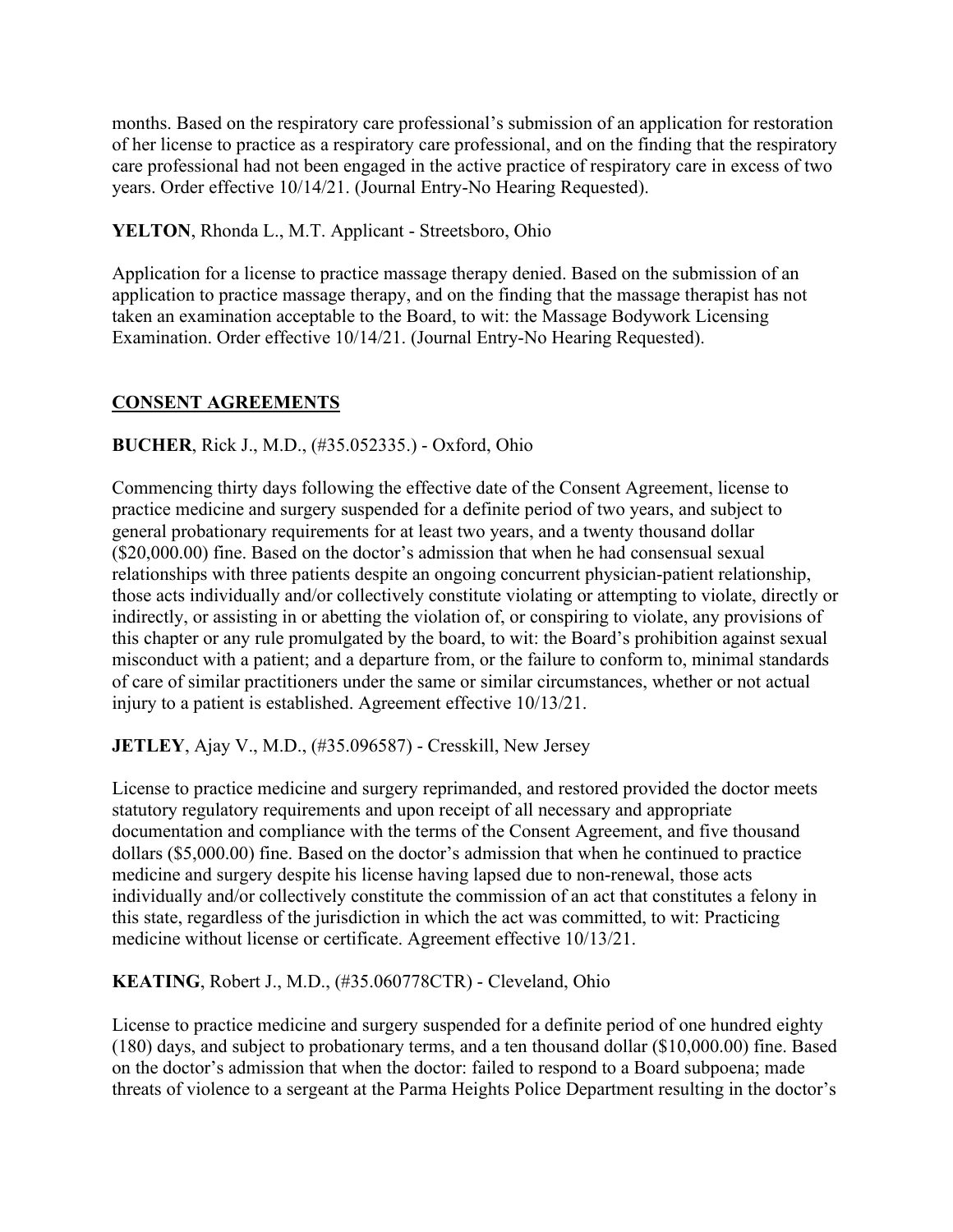plea of guilty in the Cuyahoga Court of Common Pleas to Aggravated Menacing; made threats to his former wife resulting in the doctor's plea of no contest in the Parma Municipal Court to one count of Aggravated Menacing, those actions individually and/or collectively constitute failure to cooperate in an investigation conducted by the board, including failure to comply with a subpoena or order issued by the board or failure to answer truthfully a question presented by the board in an investigative interview, an investigative office conference, at a deposition, or in written interrogatories, except that failure to cooperate with an investigation shall not constitute grounds for discipline under this section if a court of competent jurisdiction has issued an order that either quashes a subpoena or permits the individual to withhold the testimony or evidence in issue; a plea of guilty to, a judicial finding of guilt of, or a judicial finding of eligibility for intervention in lieu of conviction for, a misdemeanor involving moral turpitude; and making a false, fraudulent, deceptive, or misleading statement in the solicitation of or advertising for patients; in relation to the practice of medicine and surgery, osteopathic medicine and surgery, podiatric medicine and surgery, or a limited branch of medicine; or in securing or attempting to secure any license or certificate to practice issued by the board. Agreement effective 10/13/21.

### **MOORHEAD**, Colin, M.D., (#35.077486) - Akron, Ohio

License to practice medicine and surgery reinstated, and subject to general probationary requirements for at least one year. Based on doctor having completed all requirements for reinstatement of license pursuant to the terms of a 10/14/20 Consent Agreement. Agreement effective 10/13/21. Reinstatement effective 10/14/21.

### **SEE**, Ellen, P.A., (#50.006295RX) - Cleveland, Ohio

License to practice as a physician assistant reinstated, and subject to general probationary requirements for at least five years. Based on the physician assistant having completed all requirements for reinstatement of license pursuant to the terms of a 5/12/21 Consent Agreement. Agreement effective 10/13/21. Reinstatement effective immediately.

### **SHAHADE**, George W., D.O., (#34.003981) - Portsmouth, Ohio

License to practice osteopathic medicine and surgery reprimanded, and subject to probationary terms, conditions and limitations, and a five thousand dollar (\$5,000.00) fine. Based on the doctor's admission that when the doctor prescribed controlled substances to a close family member without a medical basis, and failed to maintain a patient chart related to such prescribing, those acts individually and/or collectively constitute violating or attempting to violate, directly or indirectly, or assisting in or abetting the violation of, or conspiring to violate, any provisions of this chapter or any rule promulgated by the board, to wit: Utilizing controlled substances for self and family members. Agreement effective 10/13/21.

**WALSH**, Michele C., M.D., (#35.052102) - Highland Heights, Ohio

The April 2021 Consent Agreement is terminated upon the instant superseding step I Consent Agreement becoming effective, and the license to practice medicine and surgery is suspended for an indefinite period of time, but not less than on year, and subject to general probationary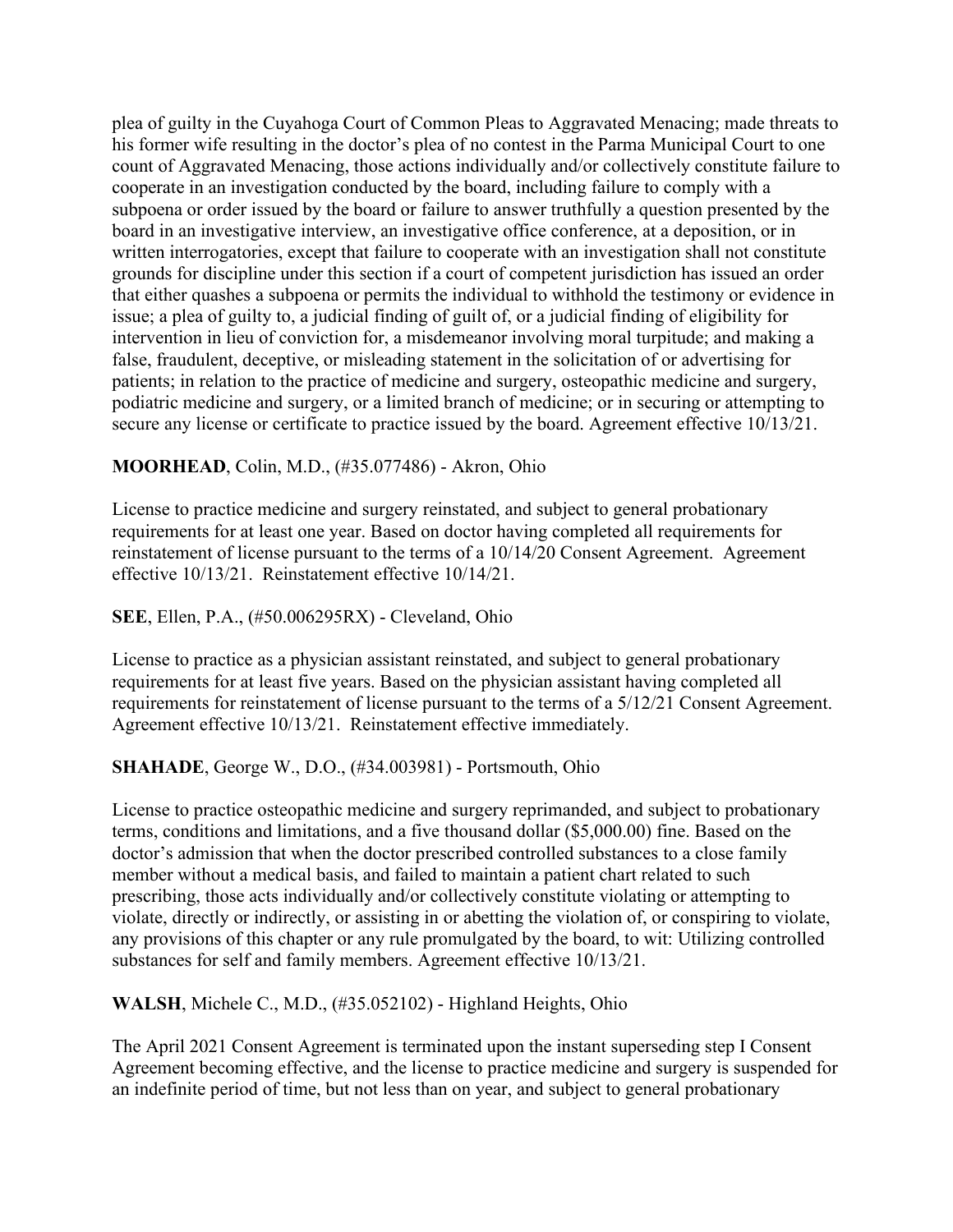requirements, and conditions for reinstatement including entering into a consent agreement. Based on the doctor's admission that when she subsequently relapsed after having entered into her 4/14/21 Consent Agreement, those acts individually and/or collectively constitute: a violation of the conditions of limitation placed by the board upon a license or certificate to practice; and impairment of ability to practice according to acceptable and prevailing standards of care because of habitual or excessive use or abuse of drugs, alcohol, or other substances that impair ability to practice. Agreement effective 10/13/21.

### **WRIGHT**, Virginia F., M.D. Applicant - Canfield, Ohio

License to practice medicine and surgery granted, provided the doctor meets statutory regulatory requirements and upon receipt of all necessary and appropriate documentation, and subject to general probationary requirements until at least 2/2/22. Based on the submission of an application to practice medicine and surgery, wherein the doctor disclosed that she had previously relapsed or been non-compliant while under a monitoring program, which individually and/or collectively constitute Impairment of ability to practice according to acceptable and prevailing standards of care because of habitual or excessive use or abuse of drugs, alcohol, or other substances that impair ability to practice. Agreement effective 10/13/21.

### **VOLUNTARY PERMANENT SURRENDERS, RETIREMENTS, REVOCATIONS, WITHDRAWALS**

**GEORGE**, Sabu, M.D. Applicant - Philadelphia, Pennsylvania

Permanent withdrawal of application to practice medicine and surgery authorized by doctor in lieu of further investigation into a possible violation of Section 4731.22(B)(26), Ohio Revised Code. Agreement effective 10/13/21.

**NEIDHART**, Jeffrey D., M.D., (#35.071376) - Farmington, New Mexico (Non-Disciplinary)

Permanent surrender of license to practice medicine and surgery authorized by the doctor in lieu of continuing compliance with the terms of the 7/14/21 Step I Consent Agreement. Agreement effective 10/13/21.

**REED**, Timothy B., M.D. Applicant - New York, New York

Permanent withdrawal of application to practice medicine and surgery authorized by doctor based on the doctor's admission that his plea of guilty and conviction in the United States District Court for the Southern District of New York District Court, to one felony count of Transportation of Obscene Material to which the doctor was sentenced to five years of probation; and on the doctor's admission that he had been dismissed from medical schools for behavior related to alcohol abuse; and on the doctor's admission that he has not been engaged in the active practice of medicine and surgery since July of 2019, and that he had passed the USMLE Step I in June 1996, but did not pass the USMLE Step 3 until March 2014, all of which, individually and/or collective constitute: A plea of guilty to, a judicial finding of guilt of, or a judicial finding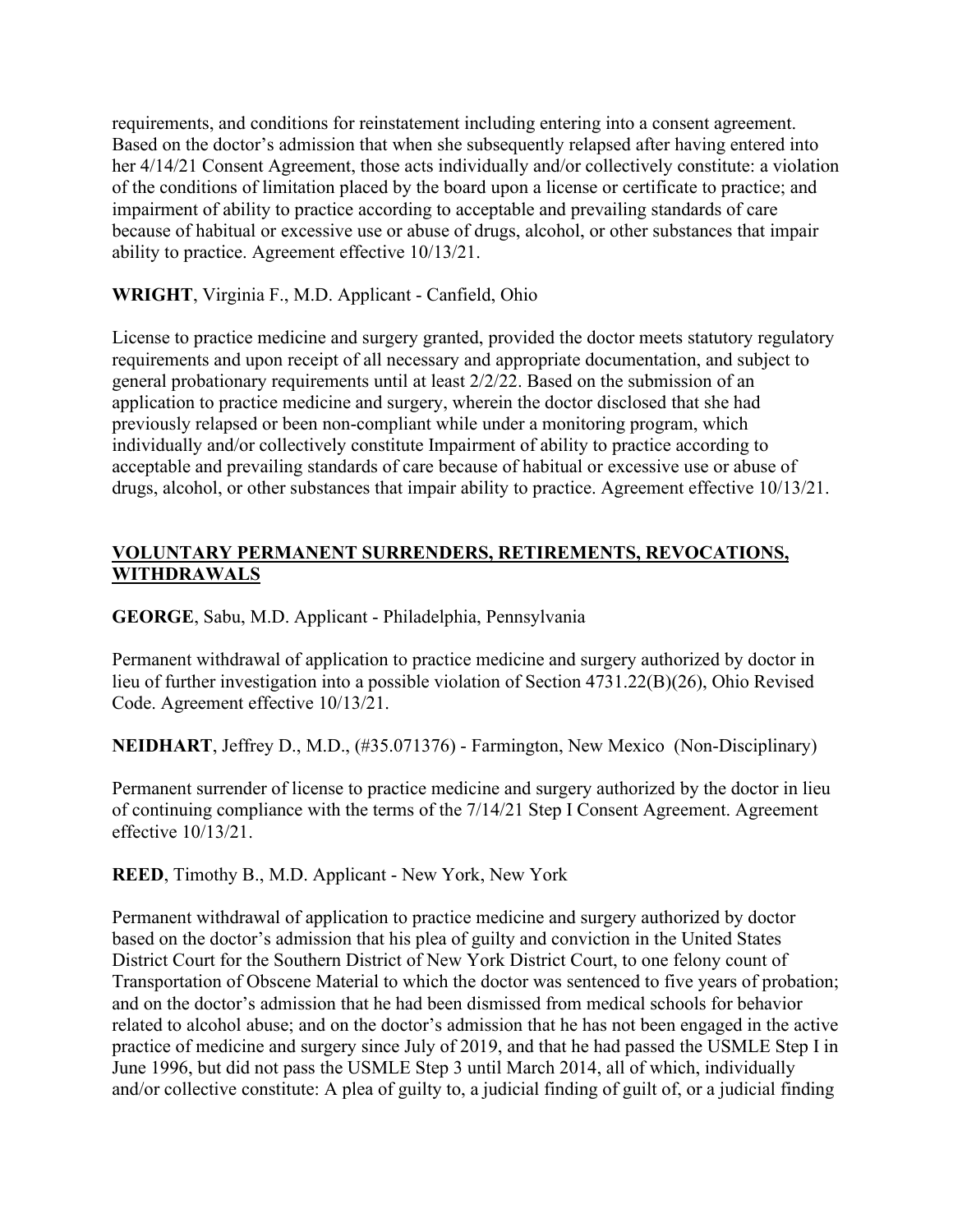of eligibility for intervention in lieu of conviction for, a felony; Impairment of ability to practice according to acceptable and prevailing standards of care because of habitual or excessive use or abuse of drugs, alcohol, or other substances that impair ability to practice; and collectively constitute cause for the Board to exercise its discretion under Rule 4731-6-05, Ohio Administrative Code related to the doctor's failure to meet the requirement that an applicant shall have passed all steps of the USMLE within a ten-year period. Agreement effective 10/13/21.

**RYAN**, Jon P., D.O., (#34.008006) - Dayton, Ohio

Permanent surrender and revocation of license to practice osteopathic medicine and surgery authorized by the doctor in lieu of formal disciplinary proceedings pursuant to Sections 4731.22(B)(11) and 4731.22(B)(15), Ohio Revised Code. Agreement effective 10/13/21.

**SNYDER**, Don K., M.D., (#35.023304) - Payne, Ohio

Permanent surrender and revocation authorized by doctor in lieu of formal disciplinary proceedings pursuant to Section 4731.22(B)(18), Ohio Revised Code, related to allegations of a sexual relationship with a patient. Agreement effective 10/13/21.

#### **REINSTATEMENTS**

**ALI**, Asad, M.D., (#35.077032) - Hamilton, Ohio

Doctor's request for reinstatement of license to practice medicine and surgery, granted by vote of the Board on 10/13/21. Reinstatement effective on 11/1/21, subject to probationary terms, conditions as established by the 9/11/19 Board Order for at least 3 years.

#### **PROBATIONARY RELEASE**

**ANH**, Ho D., M.D., (#35.129683) - San Marcos, Texas

Doctor's request for approval of release from the terms of the 5/12/21 Board Order, granted by vote of the board on 10/13/21. Release effective immediately.

**DHILLON**, Jagprit S., M.D., (#35.070181) - Brecksville, Ohio

Doctor's request for approval of release from the terms of the 10/19/16 Step II Consent Agreement, granted by vote of the Board on 10/13/21. Release effective 10/19/21.

**FRYMAN**, Ryan S., D.O., (#34.008473) - Galena, Ohio

Doctor's request for approval of release from the terms of the 8/10/16 Board Order, granted by vote of the Board on 10/13/21. Release effective 10/19/21.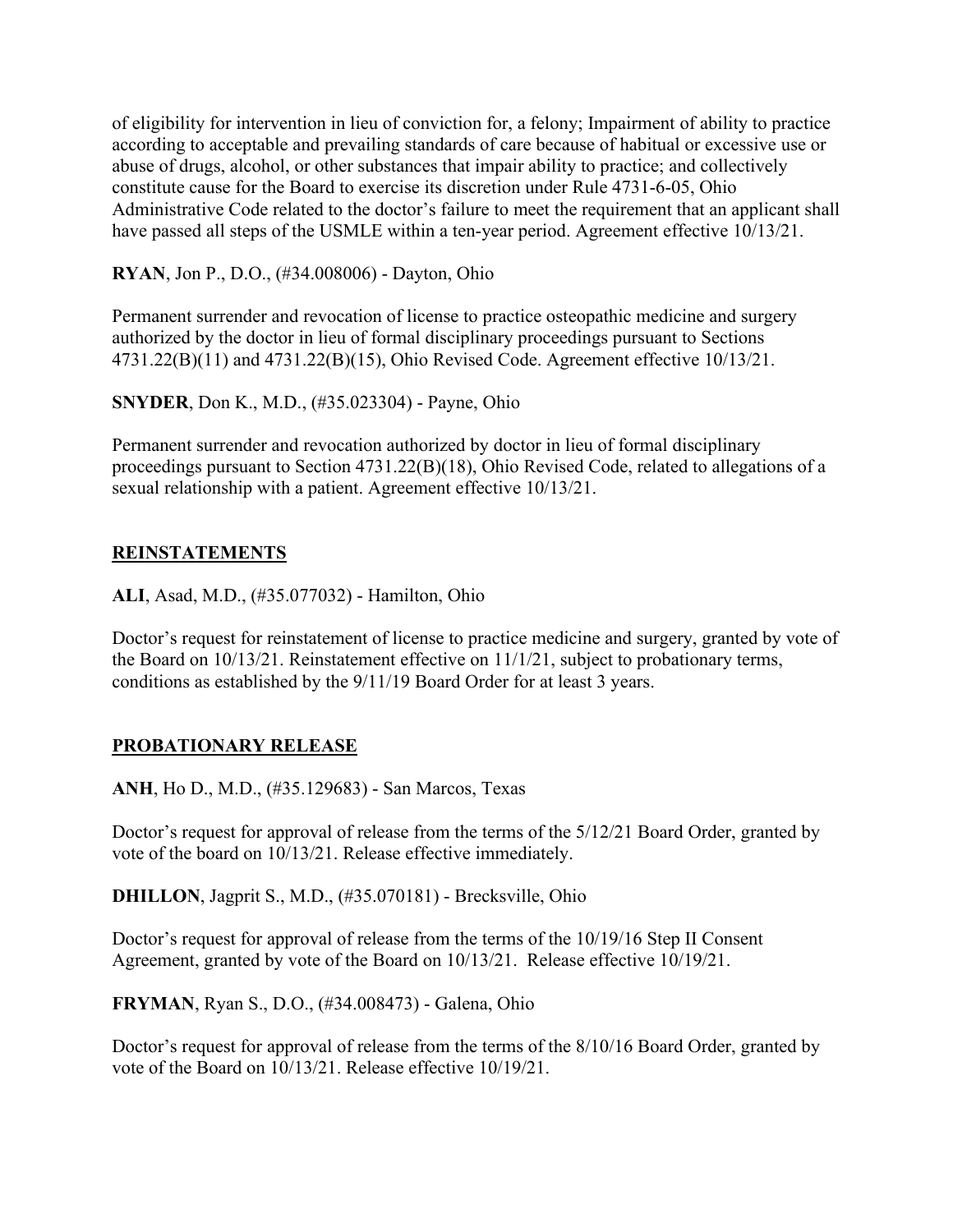**KHORASHADI**, Farhad, M.D., (#35.096782) - San Diego, California

Doctor's request for approval of release from the terms of the 4/14/21 Consent Agreement, granted by vote of the Board on 10/13/21. Release effective immediately.

### **PROBATIONARY REQUESTS AND MODIFICATIONS**

**ATASSI**, Firas S., M.D., (#35.039051) - North Ridgeville, Ohio

Doctor's request for approval of controlled substance prescribing course, and a medical records course, granted by vote of the Board on 10/13/21.

**FATEHCHAND**, Raju, M.D., (#35.095392CTR) – Plain City, Ohio

Doctor's request for approval of professional ethics and boundaries course, granted by vote of the Board on 10/13/21.

**HARRIS**, Dale A., M.D., (#35.074799) - Westerville, Ohio

Doctor's request for approval of a treating mental health professional, granted by the vote of the Board on 10/13/21.

**KANG**, Kavita, D.O., (#34.010993) - Cincinnati, Ohio

Doctor's request for approval of assessors to perform psychiatric return to work assessments; approval of treating psychiatrist; and approval of mental health provider, granted by vote of the Board on 10/13/21.

**KRAWCHECK**, Randall O. D.O., (#34.007819) - Asheville, North Carolina

Doctor's request for approval of infection control course, granted by vote of the Board on 10/13/21.

**MA**, Muyuan, M.D., (#35.130288) - Parma Heights, Ohio

Doctor's request for approval of treating psychiatrist to serve during absence of other treating psychiatrist, granted by vote of the Board on 10/13/21.

**MALKOVITS**, Vincent J., D.O., (#34.006675) - Youngstown, Ohio

Doctor's request for approval of controlled substance prescribing course, and medical records course, granted by vote of the Board on 10/13/21.

**MCMANNIS**, Michael G., M.D., (#35.084385) - Centerville, Ohio